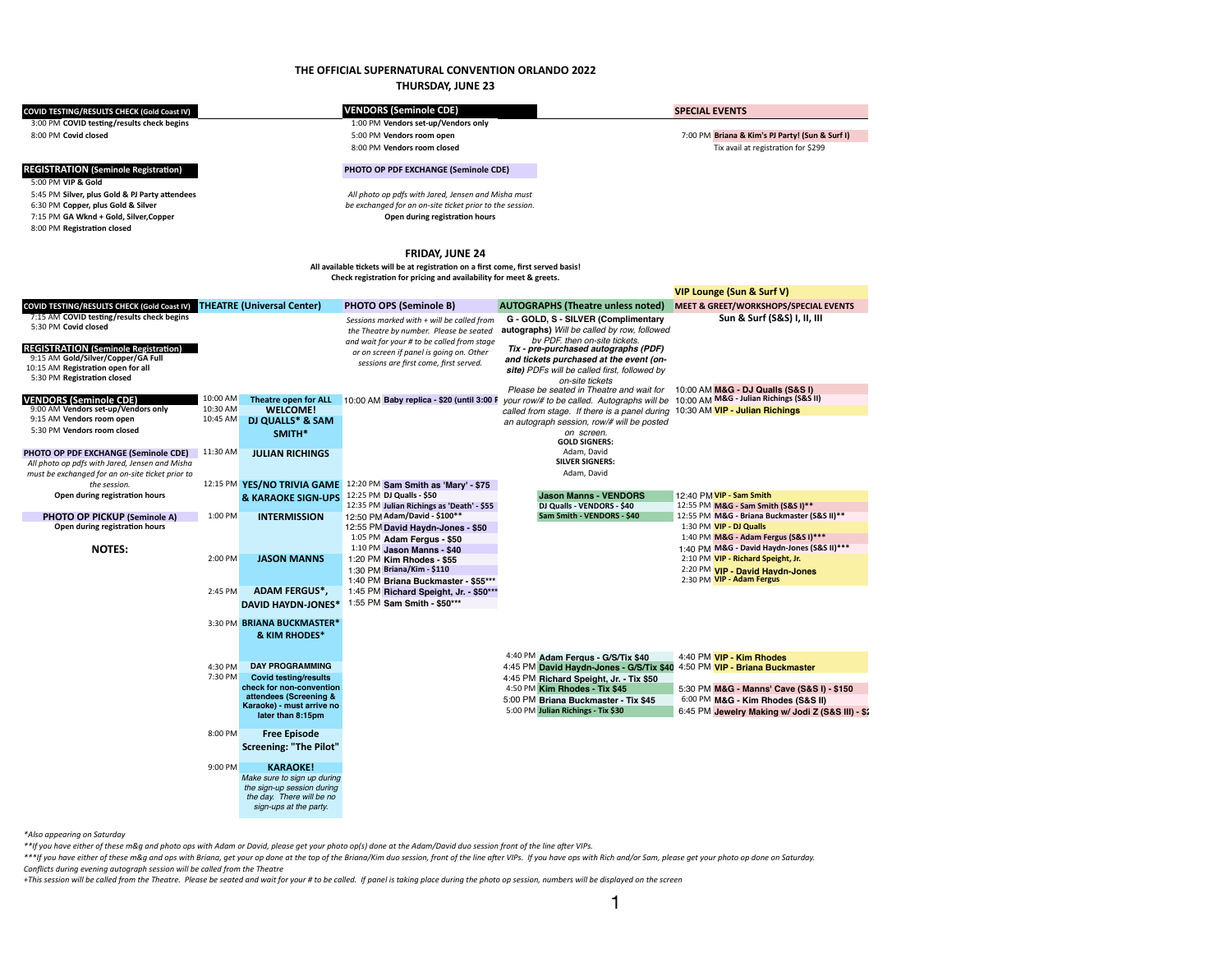# **THE OFFICIAL SUPERNATURAL CONVENTION ORLANDO 2022 SATURDAY, JUNE 25**

## **All available tickets will be at registration on a first come, first served basis!**

**Check registration for pricing and availability for meet & greets.**

|                                                                                                                 |          |                                                                | <b>ICON ICADOLIQUE IOI PHONG QUA QUANQUADITY TOI HICCCO, A BICCCO</b> |                                                                                                                                   |                                                                                                                                                             | <b>VIP Lounge (Sun &amp; Surf V)</b>              |
|-----------------------------------------------------------------------------------------------------------------|----------|----------------------------------------------------------------|-----------------------------------------------------------------------|-----------------------------------------------------------------------------------------------------------------------------------|-------------------------------------------------------------------------------------------------------------------------------------------------------------|---------------------------------------------------|
| <b>COVID TESTING/RESULTS CHECK (Gold Coast IV)</b>                                                              |          | <b>THEATRE (Universal Center)</b>                              |                                                                       | <b>PHOTO OPS (Seminole B)</b>                                                                                                     | <b>AUTOGRAPHS (Theatre unless noted)</b>                                                                                                                    | <b>MEET &amp; GREET/WORKSHOPS/SPECIAL EVENTS</b>  |
| 8:00 AM COVID testing/results check begins<br>6:00 PM Covid closed                                              |          |                                                                |                                                                       | Sessions marked with + will be called from<br>the Theatre by number. Please be seated                                             | Autographs will take place in the Theatre<br>unless otherwise noted                                                                                         | <b>Sun &amp; Surf (S&amp;S) I, II, III</b>        |
| <b>REGISTRATION (Seminole Registration)</b><br>9:00 AM Registration open for all<br>6:00 PM Registration closed |          |                                                                |                                                                       | and wait for your # to be called from stage<br>or on screen if panel is going on. Other<br>sessions are first come, first served. | G - GOLD, S - SILVER (Complimentary<br>autographs) Will be called by row, followed<br>by PDF, then on-site tickets.<br>Tix - pre-purchased autographs (PDF) |                                                   |
|                                                                                                                 |          |                                                                |                                                                       |                                                                                                                                   | and tickets purchased at the event (on-                                                                                                                     |                                                   |
| <b>VENDORS (Seminole CDE)</b><br>8:45 AM Vendors set-up/Vendors only                                            | 9:15 AM  | <b>Theatre open for ALL</b>                                    |                                                                       | 9:20 AM Louden Swain - \$65                                                                                                       | site) PDFs will be called first, followed by<br>on-site tickets                                                                                             |                                                   |
| 9:00 AM Vendors room open                                                                                       | 9:45 AM  | <b>WELCOME!</b>                                                |                                                                       | 9:30 AM Richard Speight, Jr. - \$50                                                                                               | Please be seated in Theatre and wait for                                                                                                                    | 9:30 AM VIP - Rob Benedict                        |
| 6:00 PM Vendors room closed                                                                                     | 10:00 AM | <b>BRIANA BUCKMASTER* &amp;</b>                                |                                                                       | 9:40 AM Sam Smith - \$50                                                                                                          | your row/# to be called. Autographs will be                                                                                                                 | 9:45 AM VIP - Ruth Connell                        |
|                                                                                                                 |          | <b>KIM RHODES*, RUTH</b>                                       |                                                                       | 9:45 AM DJ Qualls - \$50                                                                                                          | called from stage. If there is a panel during                                                                                                               |                                                   |
| <b>PHOTO OP PDF EXCHANGE (Seminole CDE)</b>                                                                     |          | <b>CONNEL** &amp; SAM SMITH*</b>                               |                                                                       | 10:00 AM Baby replica - \$20 (until 3:00 PM)                                                                                      | an autograph session, row/# will be posted                                                                                                                  |                                                   |
| All photo op pdfs with Jared, Jensen and Misha                                                                  |          | 10:45 AM RICHARD SPEIGHT, JR., ROB                             |                                                                       |                                                                                                                                   | on screen.                                                                                                                                                  |                                                   |
| must be exchanged for an on-site ticket prior to                                                                |          | <b>BENEDICT &amp; MATT COHEN</b>                               |                                                                       |                                                                                                                                   | <b>GOLD SIGNERS:</b>                                                                                                                                        |                                                   |
| the session.                                                                                                    |          |                                                                |                                                                       |                                                                                                                                   | Jared^, Jensen^, Mark, Misha                                                                                                                                |                                                   |
| Open during registration hours                                                                                  |          | 11:30 AM ADAM FERGUS*, DAVID 11:30 AM Ladies of SPN - \$215*** |                                                                       |                                                                                                                                   | <b>SILVER SIGNERS:</b>                                                                                                                                      | 11:40 AM M&G - Misha's Adventure (S&S I5)***      |
|                                                                                                                 |          | <b>HAYDN-JONES*</b>                                            |                                                                       | 11:40 AM Briana Buckmaster - \$55                                                                                                 | Jared^, Jensen^, Misha                                                                                                                                      | 11:40 AM M&G - Rob Benedict (S&S III)***          |
| <b>PHOTO OP PICKUP (Seminole A)</b><br>Open during registration hours                                           | 12:15 PM | <b>INTERMISSION</b>                                            |                                                                       | 11:45 AM Briana/Kim - \$110<br>11:55 AM Kim Rhodes - \$55                                                                         |                                                                                                                                                             |                                                   |
|                                                                                                                 |          |                                                                |                                                                       | 12:00 PM Mark Pellegrino - \$65***                                                                                                | <b>Jason Manns - VENDORS</b><br>DJ Qualls - VENDORS - \$40                                                                                                  |                                                   |
| <b>NOTES:</b>                                                                                                   | 12:45 PM | <b>AUCTION &amp; MUSIC</b>                                     |                                                                       | 12:15 PM Adam Fergus - \$50                                                                                                       | Sam Smith - VENDORS - \$40                                                                                                                                  | 12:45 PM M&G - R2M (S&S III)****                  |
|                                                                                                                 |          |                                                                |                                                                       | 12:20 PM David Haydn-Jones - \$50                                                                                                 | <b>Ruth Connell - VENDORS</b>                                                                                                                               | 1:00 PM M&G - Briana/Kim (S&S I)****              |
|                                                                                                                 |          | <b>VIDEO WINNER</b>                                            |                                                                       | 12:25 PM Adam/David - \$100                                                                                                       |                                                                                                                                                             |                                                   |
|                                                                                                                 |          |                                                                |                                                                       | 12:30 PM Mark/Ruth - \$120                                                                                                        | 12:20 PM Kim Rhodes - Tix \$45                                                                                                                              |                                                   |
|                                                                                                                 | 1:45 PM  | <b>MISHA COLLINS</b>                                           |                                                                       | 12:35 PM Misha/Mark - \$205                                                                                                       | 12:20 PM Briana Buckmaster - Tix \$45                                                                                                                       |                                                   |
|                                                                                                                 |          |                                                                |                                                                       | 12:40 PM Misha/Rob - \$189+                                                                                                       | 12:35 PM Adam Fergus - Tix \$40 (Tix only)                                                                                                                  |                                                   |
|                                                                                                                 |          |                                                                |                                                                       | 12:45 PM Misha Collins - \$139 **** +                                                                                             | 12:35 PM David Haydn-Jones - Tix \$40 (Tix only)                                                                                                            |                                                   |
|                                                                                                                 |          |                                                                |                                                                       | 1:25 PM Misha/Ruth - \$195                                                                                                        | Adam & David signed for Gold &                                                                                                                              |                                                   |
|                                                                                                                 | 2:45 PM  | <b>COSPLAY CONTEST</b>                                         |                                                                       | 1:30 PM Misha/Richard - \$189                                                                                                     | Silver on Friday.                                                                                                                                           |                                                   |
|                                                                                                                 |          | Just be in the audience at                                     |                                                                       | 1:35 PM R2M - Rich/Rob/Matt - \$150                                                                                               | 3:00 PM Rob Benedict - Tix \$50                                                                                                                             | 3:15 PM M&G - Jared Padalecki (S&S III)******     |
|                                                                                                                 |          | 2:45pm to participate!                                         |                                                                       | $1:40$ PM Jason Manns - \$40<br>2:45 PM Matt Cohen - \$50                                                                         | 3:00 PM Richard Speight, Jr. - Tix \$50                                                                                                                     | 3:15 PM M&G - Matt Cohen (S&S I)                  |
|                                                                                                                 | 3:30 PM  | DJ QUALLS*                                                     |                                                                       | 2:55 PM Matt/Rich - \$100                                                                                                         |                                                                                                                                                             |                                                   |
|                                                                                                                 |          |                                                                |                                                                       | 3:00 PM Jensen Ackles - \$199******+                                                                                              |                                                                                                                                                             | 3:55 PM VIP - Jared Padalecki                     |
|                                                                                                                 |          |                                                                |                                                                       | 3:45 PM Jensen/Misha - \$339+                                                                                                     | 3:35 PM Louden Swain Autos - VENDORS                                                                                                                        | 4:05 PM VIP - Matt Cohen                          |
|                                                                                                                 |          | 4:15 PM MARK PELLEGRINO**                                      |                                                                       | 4:15 PM Jared/Misha - \$339+                                                                                                      |                                                                                                                                                             |                                                   |
|                                                                                                                 |          |                                                                |                                                                       | 4:45 PM Jared Padalecki - \$199 *******+                                                                                          |                                                                                                                                                             | 4:30 PM VIP - Jensen Ackles                       |
|                                                                                                                 |          |                                                                |                                                                       |                                                                                                                                   |                                                                                                                                                             | 4:50 PM VIP - Misha Collins                       |
|                                                                                                                 | 5:00 PM  | <b>DAY PROGRAMMING</b>                                         |                                                                       |                                                                                                                                   | 5:00 PM Matt Cohen - Tix \$50                                                                                                                               | 5:00 PM M&G - Jensen Ackles (S&S III) ******      |
|                                                                                                                 |          |                                                                |                                                                       | 5:30 PM Rich/Rob - \$100                                                                                                          | 5:00 PM Misha Collins - G/S/Tix \$119                                                                                                                       |                                                   |
|                                                                                                                 |          | 8:30 PM Covid testing/results check                            |                                                                       | 5:35 PM Rob Benedict - \$50                                                                                                       | 5:10 PM Mark Pellegrino - G/Tix - \$55                                                                                                                      | 5:35 PM VIP - Alex Calvert                        |
|                                                                                                                 |          | for non-convention                                             |                                                                       | 5:45 PM Ruth/Rob - \$110                                                                                                          | 5:45 PM Alex Calvert - G/Tix - \$55                                                                                                                         |                                                   |
|                                                                                                                 |          | attendees (Concert) - must                                     |                                                                       | 5:50 PM Ruth Connell - \$55                                                                                                       | 6:00 PM Jensen Ackles - G/S (non-8x10 only)^                                                                                                                |                                                   |
|                                                                                                                 |          | arrive no later than 8:15pm                                    |                                                                       | 6:00 PM Ruth/Sam - \$105                                                                                                          | 6:00 PM Jared Padalecki - G/S (non-8x1 only)^                                                                                                               | 6:30 PM Sammies with Sam (S&S II)- \$129          |
|                                                                                                                 |          |                                                                |                                                                       |                                                                                                                                   |                                                                                                                                                             | 6:30 PM Dinner w/ Davey (S&S I)                   |
|                                                                                                                 | 9:00 PM  | <b>Concert Doors Open</b>                                      |                                                                       |                                                                                                                                   |                                                                                                                                                             | 6:30 PM Manns' Cave (S&S III)                     |
|                                                                                                                 | 9:15 PM  | <b>SATURDAY NIGHT</b>                                          |                                                                       |                                                                                                                                   |                                                                                                                                                             | 7:30 PM Jewelry Making w/ Jodi Z (S&S III) - \$25 |
|                                                                                                                 |          | <b>SPECIAL STARRING</b>                                        |                                                                       |                                                                                                                                   |                                                                                                                                                             | 7:30 PM Ruth's Witching Hour - Tarot (S&S I)      |
|                                                                                                                 |          | <b>LOUDEN SWAIN! Comp</b>                                      |                                                                       |                                                                                                                                   |                                                                                                                                                             |                                                   |
|                                                                                                                 |          | for Gold, Silver & Copper                                      |                                                                       |                                                                                                                                   |                                                                                                                                                             |                                                   |
|                                                                                                                 |          | - Tix \$80                                                     |                                                                       |                                                                                                                                   |                                                                                                                                                             |                                                   |
|                                                                                                                 |          |                                                                |                                                                       |                                                                                                                                   |                                                                                                                                                             |                                                   |
|                                                                                                                 |          | A la carte concert ticket                                      |                                                                       |                                                                                                                                   |                                                                                                                                                             |                                                   |
|                                                                                                                 |          | holders can go to                                              |                                                                       |                                                                                                                                   |                                                                                                                                                             |                                                   |
|                                                                                                                 |          | registration during the day                                    |                                                                       |                                                                                                                                   |                                                                                                                                                             |                                                   |
| *Also appeared on Friday                                                                                        |          | to get your concert                                            |                                                                       |                                                                                                                                   |                                                                                                                                                             |                                                   |
| **Also appearing on Sunday                                                                                      |          | wristband.                                                     |                                                                       |                                                                                                                                   |                                                                                                                                                             |                                                   |

\*\*\*If you have Misha's Adventure or Rob's m&g and Briana's solo, Briana/Kim duo or Kim solo, get your op done first in line after VIPs at the Ladies op session. If you have Mark's op, please get your op done at the Mark/Ru \*\*\*\*If you have the R2M m&g and Misha's solo op, please get your op done at the top of the Misha/Mark duo, front in line after VIPs. If you have the Briana/Kim m&g and Misha's op, please get your Misha op done first in lin *\*\*\*\*\*If you have Jared's or Matt's m&g and Jensen's solo photo op, please get your photo op done first in line after VIPs*

*\*\*Also appearing on Sunday*

*\*\*\*\*\*\*If you have Jensen's m&g and Jared's solo photo op, please get your op done first in line after VIPs.*

*Conflicts during evening autograph session will be called from the Theatre*

*+This session will be called from the Theatre. Please be seated and wait for your # to be called. If panel is taking place during the photo op session, numbers will be displayed on the screen ^Jared & Jensen are signing ONE item per Gold/Silver patron - please choose either a non-8x10 photo item (book, poster, tshirt, etc.) to be signed on Saturday OR 8x10 photo to be signed on Sunday*